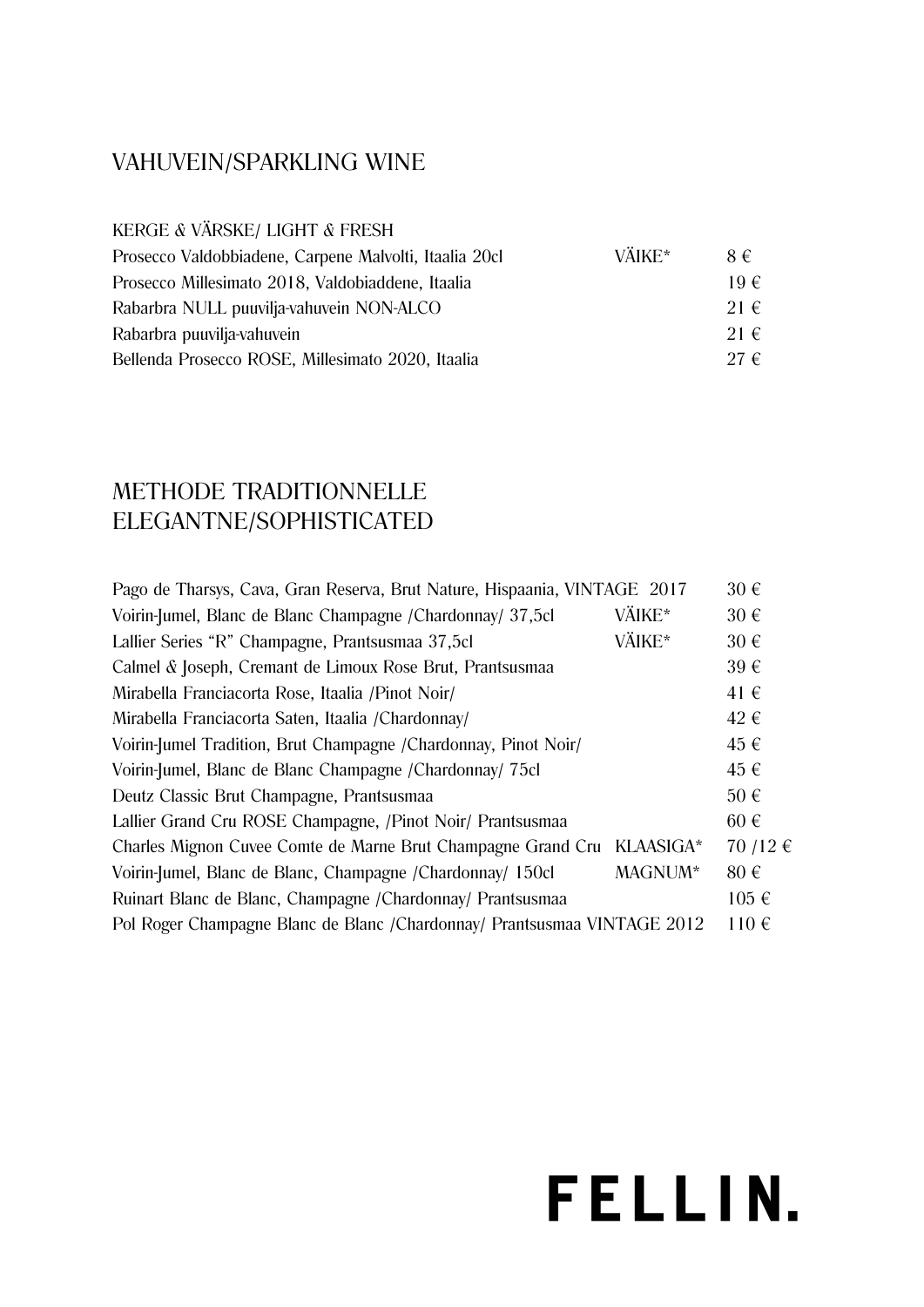#### VALGE VEIN/WHITE WINE

| KERGE & VÄRSKE/FRESH & LIGHT                                                           |              |
|----------------------------------------------------------------------------------------|--------------|
| Insight, Uus-Meremaa /Sauvignon Blanc/ 2021<br>KLAASIGA*                               | $27/5,5 \in$ |
| Quintas de Melgaco, Vinho Verde, Portugal /Alvarinho/ 2020                             | $28 \in$     |
| Tenuta Ulisse, Terre di Chieti, Crecchio, Italia / Pecorino/ 2021<br>KLAASIGA*         | $29/5,9$ €   |
| Elena Walch, Pinot Grigio, Alto Adige, Itaalia / Pinot Grigio/ 2020                    | $38 \in$     |
| Joseph Mellot Pouilly-Fume, Prantsusmaa /Sauvignon Blanc/ 2019                         | 49€          |
| KUIV & SÄRTSAKA HAPPEGA/ DRY & CRISP                                                   |              |
| Mehofer, Grüner Veltliner Klassik, Austria 2021                                        | $31 \in$     |
| Marrone, Arneis, Langhe Itaalia / Arneis/ 2019                                         | $34 \in$     |
| Baldovar 923, Rascana, Hispaania /Merseguera, Macabeo/ 2018 ORANGE WINE* 44 $\epsilon$ |              |
|                                                                                        |              |
| ELEGANTNE & ARENENUD/ FULL-BODIED & DEVELOPED                                          |              |
| D'Aumieres, l'Autodidacte, Pays d'Oc, France /Viogner/ 2020<br>KLAASIGA*               | $34/6,9 \in$ |
| Edoardo Miroglio Blanc de Noir, Bulgaria / Pinot Noir/ 2019                            | $31 \in$     |
| Domaine des Malandes, Chablis, 1er Cru "Fourchaume"/Chardonnay/ 2020                   | $55 \in$     |
| Marrone "Memundis", Langhe, Itaalia /Chardonnay/ 2019                                  | $60 \in$     |

| AROMAATNE & PUUVILJANE/AROMATIC & FRUITY                                 |          |
|--------------------------------------------------------------------------|----------|
| S.A Prüm SOLITÄR Saksamaa /Riesling/ 2020                                | $31 \in$ |
| Les Princes Abbes, Schlumberger, Alsace, Prantsusmaa / Pinot Gris/ 2016  | 40 €     |
| Gerard Bertrand, Orange Gold, Vin Biologique, France 2020 ORANGE WINE*   | 41 €     |
| Schreibeis "Offenberg", Kamptal Reserve, Austria /Grüner Veltliner/ 2017 | 42 €     |

## ROSÉ VEIN/ROSÉ WINE

Marrone "Memundis", Langhe, Itaalia /Chardonnay/ 2019

AROMAATNE & PUUVILJANE/ AROMATIC & FRUITY

| KERGE & MARJANE/LIGHT & FRUITY                     |             |              |
|----------------------------------------------------|-------------|--------------|
| Perle de Roseline Rose, Provence, Prantsusmaa 2021 | KLAASIGA*   | $34/6.9 \in$ |
| Heinrich, Naked rosé, Austria /Blaufränkich/ 2019  | BIODYNAMIC* | $30 \in$     |

KLAASIGA\* - 15 cl pokaalis

## **FELLIN.**